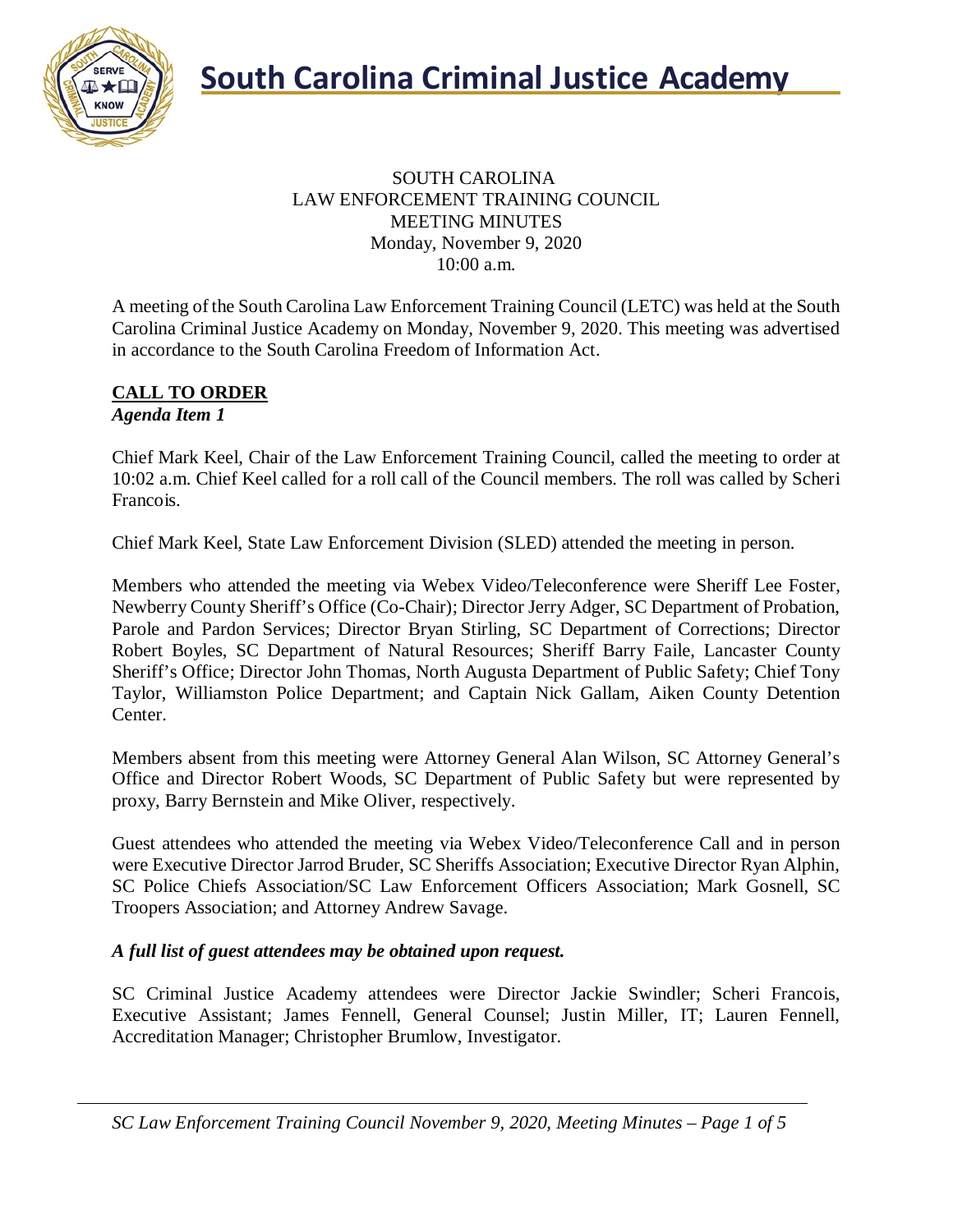

# **APPROVAL OF AGENDA**

*Agenda Item 2*

Upon a motion made by Director Boyles and seconded by Sheriff Faile, Council voted unanimously to adopt the agenda as presented.

## **APPROVAL FOR MEETING MINUTES**

### *Agenda Item 3*

1. A motion to approve the minutes of the October 21, 2020, meeting was made by Director Boyles and seconded by Sheriff Faile. Council voted unanimously to accept the meeting minutes as recorded.

# **DIRECTOR'S REPORT**

*Agenda Item 4A*

- 2. **General Counsel**
	- Misconduct Cases

# **Kevin Schlieben:** *2019-CJA-11-12 (Charleston Police Department)*

**Summary:** Allegation of physical or psychological abuses of members of the public and/or prisoners. **Request for Final Agency Decision.**

Attorney Andrew Savage was in attendance to represent Mr. Schlieben and answer any questions from Council, if applicable.

The recommendation of the Hearing Officer is for Council to issue a final agency decision, pursuant to S.C. Code Ann. Regs. 37-107 D,. finding that the allegations of misconduct reported against Mr. Schlieben by the Charleston City Police Department have been proven by substantial evidence and for Council to impose such sanctions as the Council in its discretion deems appropriate pursuant to its authority set forth at S.C. Code Ann. Regs. 37-108 A.

Council had questions answered by Mr. Savage in regard to the allegations of misconduct made by the Charleston City Police Department against Mr. Schlieben.

Upon hearing from Mr. Savage, for the purpose of discussion Director Boyles made a motion to grant certification with a 24- month probation period accounting for time already served and 24 hours de-escalation training. Director Stirling seconded the motion.

Prior to the voting process, Council had a discussion in regard to the misconduct allegations against Mr. Schlieben and the appropriate sanctions.

*SC Law Enforcement Training Council November 9, 2020, Meeting Minutes – Page 2 of 5*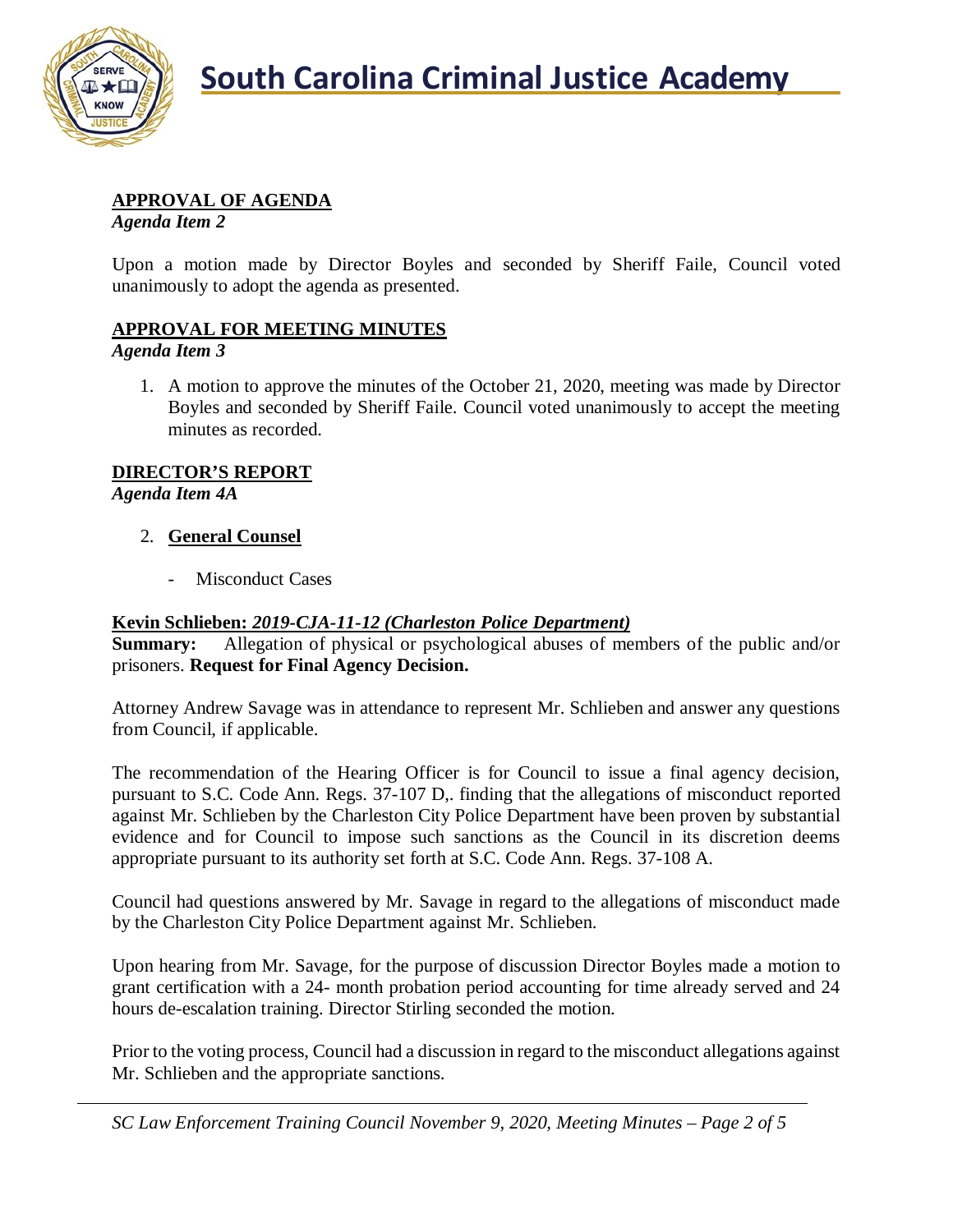

Upon the end of discussion, Director Boyles amended his motion. Director Boyles' amended motion is to grant certification upon a 1-year suspension retroactive to Mr. Schlieben's termination, 1- year probation from time of Council's decision, and 24 hours de-escalation training which will be the responsibility of the hiring agency. The training provided by the hiring agency will need to be approved by the Academy. Director Stirling seconded the motion. Council voted unanimously to adopt the motion made by Director Boyles. *Please note that Chief Keel recused himself from the voting process in this case.*

## **Keith Parks:** *No assigned case number (Pine Ridge PD)*

**Summary:** On October 30, 2020, the Pine Ridge Police Department submitted a PCS of Separation Due to Misconduct regarding Parks alleging [m]isrepresentation of employmentrelated information and [w]illfully providing false, misleading, incomplete, deceitful, or incorrect information on a document, record, report, or form, except when required by departmental policy or by the laws of this State. The date of separation is listed as 4/29/2020. SLED was conducting a criminal investigation in regards to Parks and his off-duty employment. During the investigation, SLED discovered Parks was dishonest in regards to the information he provided on his preemployment application for the Pine Ridge Police Department. Upon being informed of this information the Pine Ridge Police Department submitted an amended PCS of Separation, changing the status of his separation from Routine/Administrative to Misconduct. Parks is currently employed as a law enforcement officer with the Marion Police Department. **Acceptance Request.**

Prior to a motion being made, Council had questions answered in regard to this acceptance request by Director Swindler and James Fennell.

Captain Gallam made a motion to accept the late PCS. Sheriff Faile seconded the motion. Council voted unanimously to accept the late PCS of Misconduct. *Please note that Chief Keel recused himself from the voting process in this case.*

### **Director's Comments/Business** *Agenda Item 4D*

Director Swindler asked James Fennell to present five order proposals for the Council's approval. Mr. Fennell presented and Council discussed and approved the following orders:

1. 2020-LETC-001 – Duties of Class III Officers.

Council had a discussion regarding this order and made several amendments to the order as proposed.

*SC Law Enforcement Training Council November 9, 2020, Meeting Minutes – Page 3 of 5*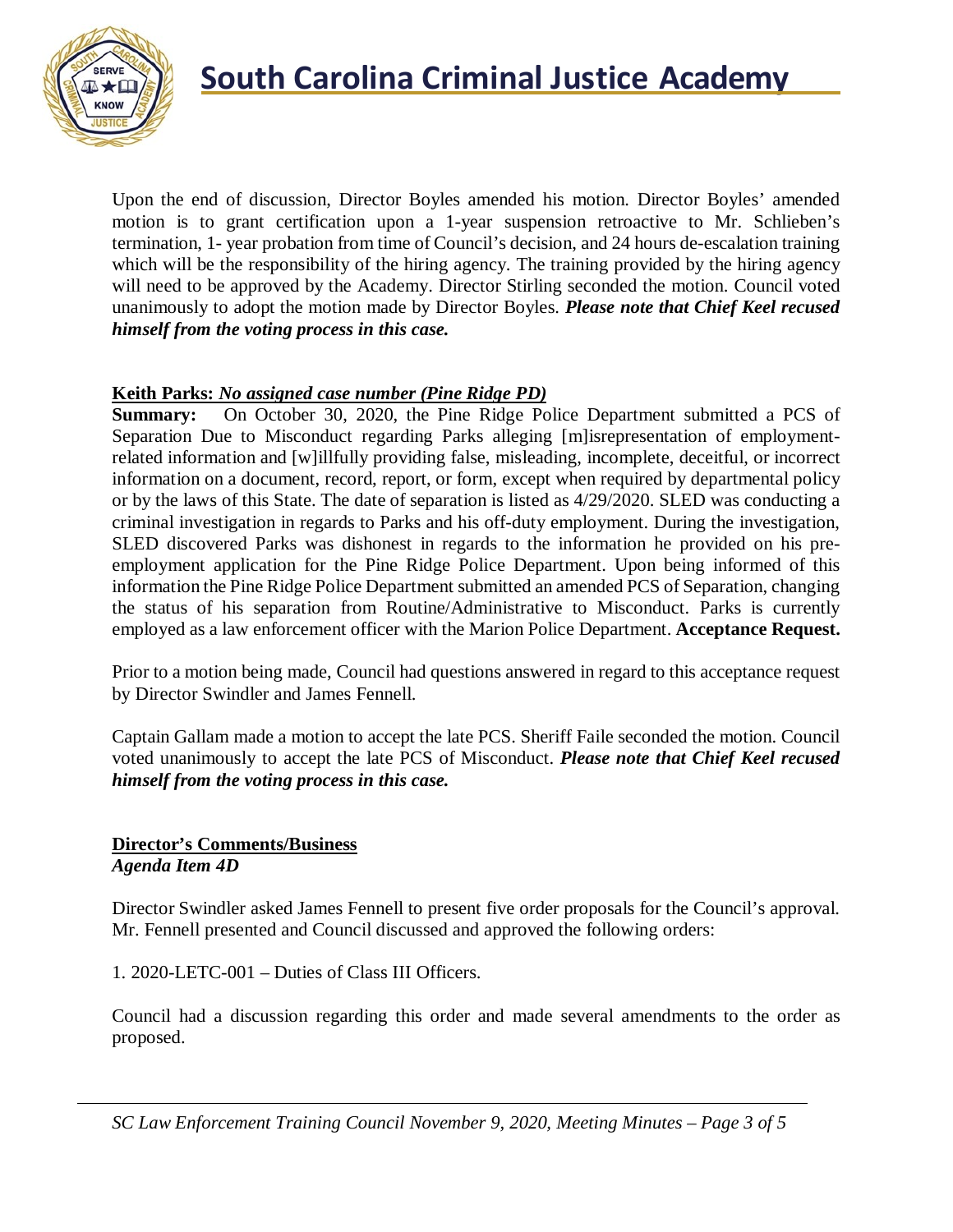

Director Boyles made a motion to accept the amended proposed order. Sheriff Foster seconded the motion. Council voted unanimously to accept the proposed order with amendments. *Please note that copies of this order may be obtained upon request.*

2. 2020-LETC-002 – Excessive Force Reporting

Director Boyles made a motion to accept the proposed order one amendment. Director Adger seconded the motion. Council voted unanimously to accept the order with amendments. *Please note that copies of this order may be obtained upon request.*

3. 2020-LETC-003 – Requirements for Background Investigations on Potential Hires

Director Boyles made a motion to accept the proposed order as with one amendment. Sheriff Faile seconded the motion. Council voted unanimously to accept the amended proposed order. *Please note that copies of this order may be obtained upon request.*

4. 2020-LETC-004 – Reimbursement of Training Costs

Director Boyles made a motion to accept the proposed order with one amendment. Sheriff Faile seconded the motion.

Prior to the voting process, Council had a brief discussion regarding the content of the order.

Council voted unanimously to accept the amended order. *Please note that copies of this order may be obtained upon request.*

5. 2020-LETC-0005 – Misconduct Reporting and Prosecution

Director Boyles made a motion to accept the proposed order with one amendment. Sheriff Faile seconded the motion. Council voted to accept the amended order. *Please note that copies of this order may be obtained upon request.*

Upon conclusion of presentation of the proposed orders, Chief Keel stated that the orders would be effective January 1, 2021.

Director Swindler presented a recommendation which would allow agencies to have their telecommunication officers to complete training by the Association of Public Safety Communications Officials (APCO) in lieu of the training provided by the Academy.

Director Swindler stated that agencies would still be required to register their telecommunication officers with the Academy. Upon successful completion of the training with APCO, agencies would be required to submit this information to the Academy.

*SC Law Enforcement Training Council November 9, 2020, Meeting Minutes – Page 4 of 5*